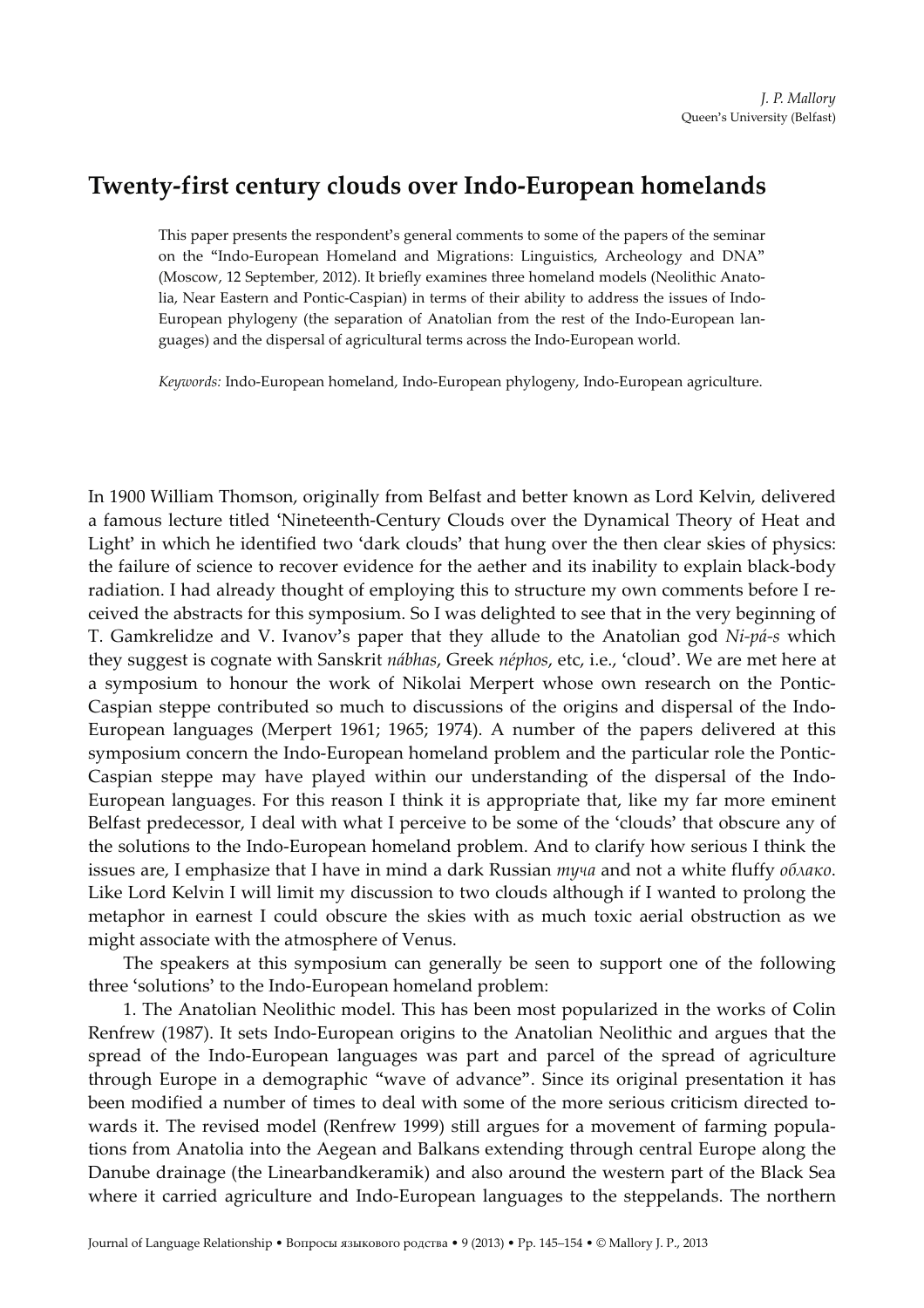and Atlantic peripheries of Europe are regarded not so much areas of migrant colonization as areas of local acculturation to the new economy. The spread of Indo-European languages into Central and Southern Asia was explained originally by way of two alternative models: a Plan A that saw the Neolithic economy spread eastward from Anatolia towards India (thus the Indus Civilization might be regarded as Indo-European) or Plan B that explained the Indo-Iranians in terms of a much later migration of Bronze Age peoples from the Asiatic steppelands southwards into the territory of southern Central Asia and the Indus. Renfrew eventually abandoned Plan A for Plan B, however, a recent and much publicized solution to the homeland problem by Bouckaert *et al* (2012), and partly supported by Paul Heggarty at this symposium, appears to argue for a variation of Renfrew's original Plan A, i.e., a homeland set in Anatolia at the beginning of the Neolithic (7th millennium BCE) with essentially symmetrical expansions both west into Europe and east into Asia, although these are not necessarily tied to the initial expansion of farming.

2. The Near Eastern model. The major proponents of this model are the linguists Tamaz Gamkrelidze and Vyacheslav Ivanov (1984) who have been provided with detailed archaeological support by Stanislav Grigoriev (1999; 2002). Here the homeland is set south of the Caucasus, and Indo-European expansions are set somewhat later than presented in the Anatolian Neolithic model (the spread of farming is not a critical element of the Near East model). A distinctive feature of this model is that the ancient European languages (Balto-Slavic, Germanic, Celtic, Italic) are all derived from a Bronze Age migration east of the Caspian through Central Asia. This in effect has created the notion of a secondary homeland located north of the Black and Caspian seas. Another possible variation of this model may be seen in Leonid Sverchkov's (2012) recent book on Tokharian and, more generally, Indo-European origins in Central Asia.

3. The Pontic-Caspian model. This homeland model, developed in a large number of publications by Marija Gimbutas (e.g., 1991, 351–401) and most recently and extensively argued by David Anthony (2007), locates the homeland in the steppe and forest-steppe regions between the Dnieper and the Volga during the period  $c$  4500–3000 BCE.

While there are numerous issues raised by all potential solutions, I wish to simply illustrate two of the problems, one primarily linguistic and the other archaeological, that constitute 'clouds' over any of the solutions.

#### Cloud 1: Linguistic Phylogeny

One of the primary tests of the validity of any model of Indo-European origins is whether a solution can account for the phylogeny of the Indo-European languages (Mallory 1997a, 103). In general, archaeologists have been given almost a free hand here because of the lack of agreement among linguists as to the precise shape of the Indo-European family tree and how it should be modeled in space and time. While Indo-Iranian may certainly be seen as a valid subgrouping and Balto-Slavic is certainly a concept embraced by the overwhelming majority of linguists, Graeco-Armenian or Italo-Celtic are areas of considerable debate. So also are some of the broader constructs such as Graeco-Indo-Iranian (with or without Armenian). The position of Tokharian with respect to any other language is similarly a major battleground between those who see it as an orphan, peripheral to the rest of Indo-European, and those who wish to associate it with any number of European (Greek to Germanic) branches. But by and large linguists are agreed on the relative position of one branch: Anatolian was the first language to separate,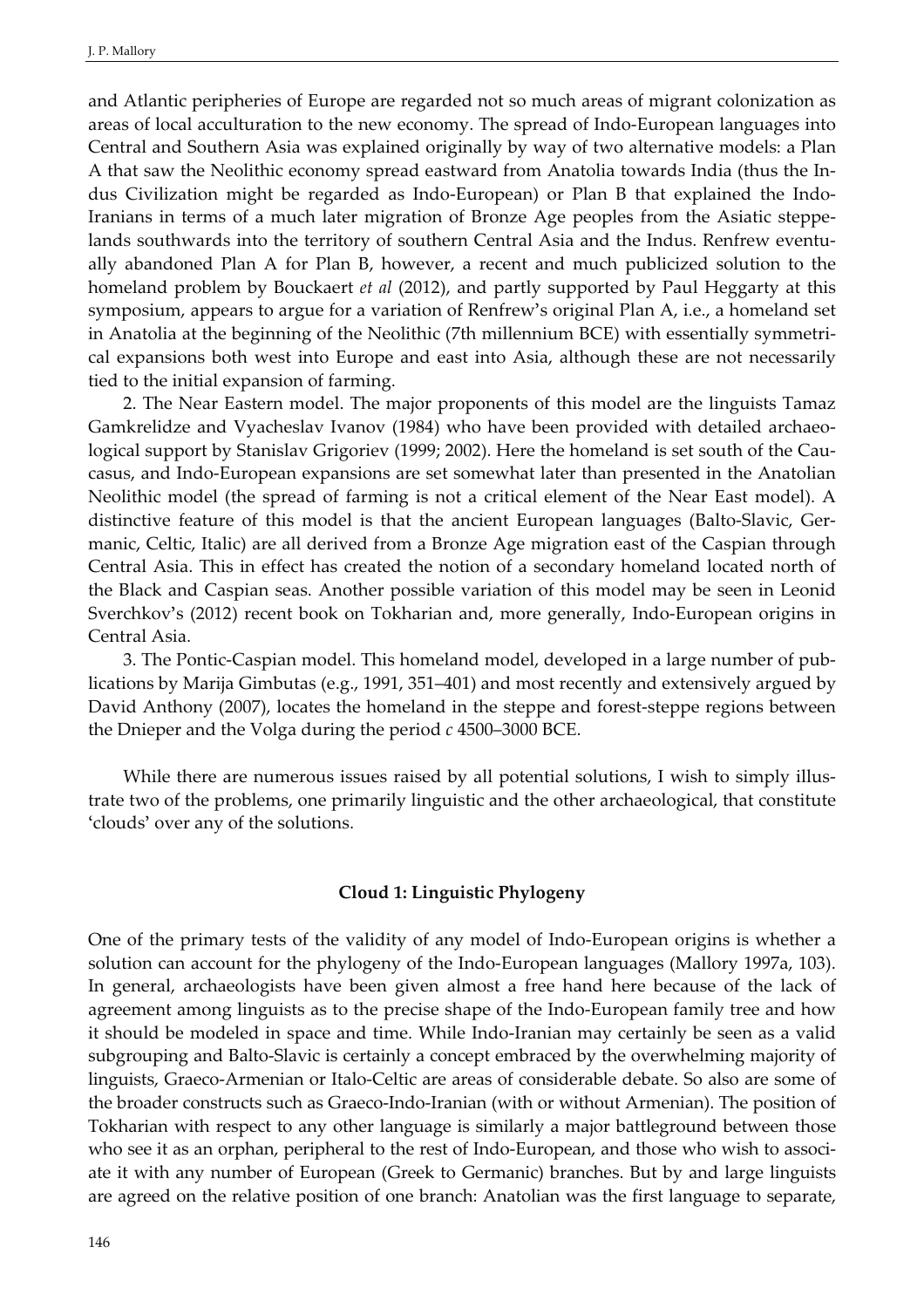either within the framework of Proto-Indo-European or as the co-ordinate half of Indo-Hittite. The essential argument as it is normally presented is that Anatolian lacks a considerable number of features that would characterize Brugmanian Proto-Indo-European (aorist, perfect, subjunctive, optative, etc.; Fortsom 2004, 155) and, therefore, its links with an earlier continuum must have been severed before Proto-Indo-European (or the rest of the Indo-European languages) developed in common. This can essentially be explained in one of two ways:

1. The ancestors of the Anatolian languages migrated from the homeland of the protolanguage before it developed common Indo-European features. In this model, Anatolian would have preserved an archaic structure while the ancestors of the rest of the Indo-European languages still remained together and evolved later stages of Proto-Indo-European.

2. The ancestors of the Indo-European languages migrated from the homeland of the proto-language. Here it is Proto-Indo-European that moves off to innovate while, presumably, Anatolian was left in the homeland to preserve its archaisms.

Obviously we could complicate matters further by proposing a homeland from which both the ancestors of Anatolian and (Proto-)Indo-European migrated in different directions but this would hardly be likely and it would have little bearing on the following discussion.

If we apply this test to the three homeland models, we can see how each attempts to satisfy this requirement.

Pontic-Caspian. In this model the linguistic ancestors of Anatolian are seen to depart earliest from a homeland north of the Black Sea where they pass through the Balkans (Mallory 1989: 241; Anthony 2007: 259) and, by the beginning of the Bronze Age (depending on which archaeological scenario one wishes to invoke) they enter Anatolia to settle and eventually dominate local non-Indo-European populations such as the Hatti. Later, within the Pontic-Caspian homeland, Brugmanian or mature Proto-Indo-European develops. Subsequent migrations carry ancestors of most of the European languages into central and northern Europe while ultimately the linguistic ancestors of the Greeks and Indo-Iranians disperse both west and east during the Bronze Age. These later migrations would also include the ancestors of the Phrygians and Armenians, two other language groups that occupied Anatolia but cannot be regarded as 'Anatolian' in the linguistic sense. Whatever the archaeological merits of this argument, this homeland does account for the division between Anatolian and the other Indo-European languages.

Near Eastern. Although the supporters of this theory may differ in detail, they are at pains to provide a model that allows Anatolian to develop independently of the rest of the Indo-European languages who can evolve together. For example, in Grigoriev's model, the ancestors of the Anatolians move from Anatolia into the Balkans while there are subsequent linguistic developments in eastern Anatolia that can account for the shared development of the other IE languages (Grigoriev 2002: 354–357, 412–415). Later, Anatolian relocates back to Anatolia during the Bronze Age while the ancestors of the Greeks (at least some of them) may have made their way through the Caucasus and into the Balkans. Thus this model also meets the minimal requirement of explaining the first element of Indo-European phylogeny, the separation of Anatolian from the rest of Indo-European although the subsequent movements of the other IE languages appear far more complicated than those proposed in the Pontic-Caspian model.

Anatolian Neolithic. In Renfrew's (1999) revised model (Plan B), Anatolian remains within the homeland while the rest of the Indo-European languages disperse into Europe which would again permit Proto-Indo-European to evolve separately from Anatolian and Phrygian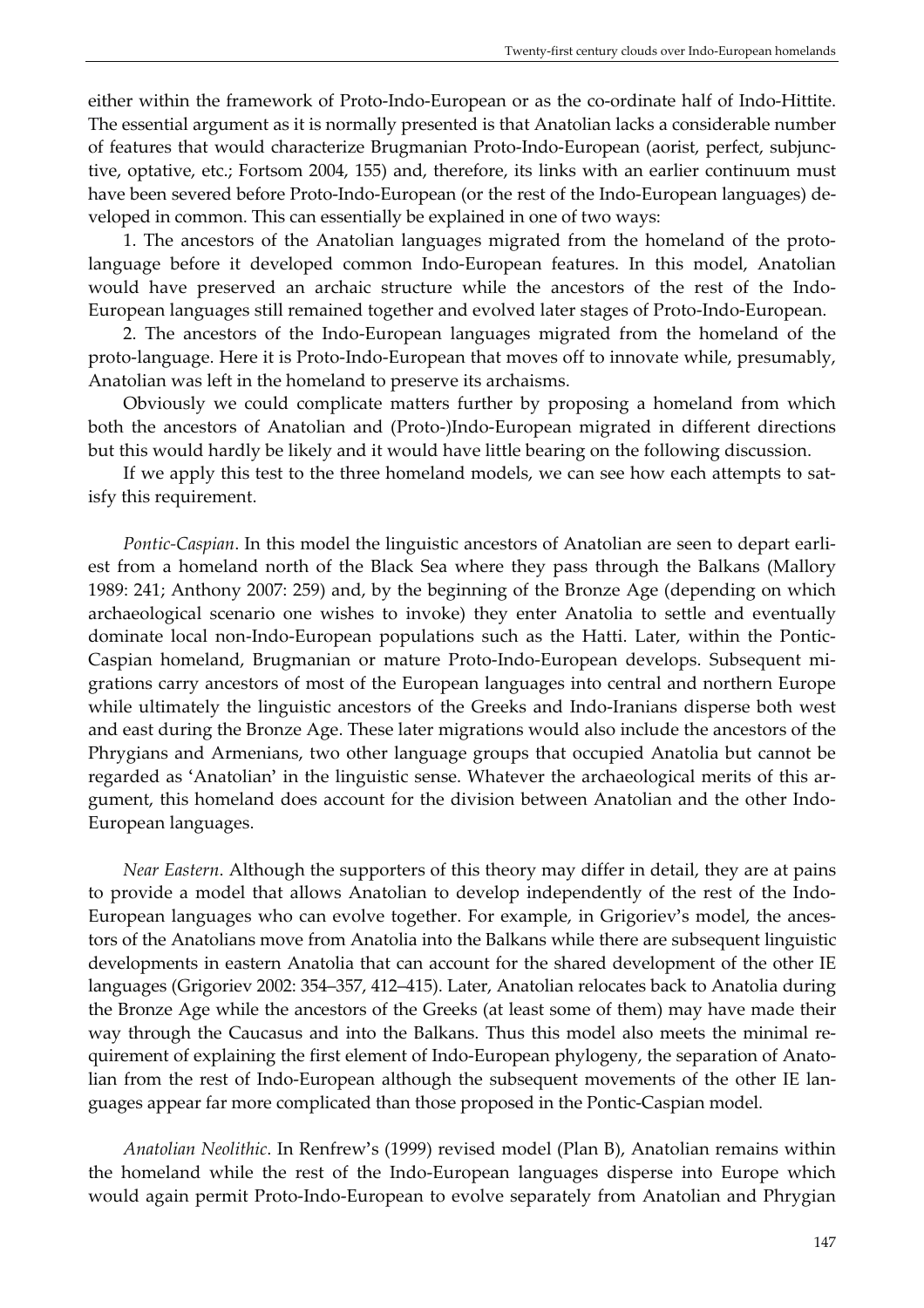and Armenian could later 'return' to Anatolia. As for the Asian languages, this model is not significantly different from the Pontic-Caspian model. This model then also provides a possible spatial solution to the initial break-up of Indo-European.

On the other hand, the recent hypothesis of Bouckaert et al (2012) deals with the split between Anatolian and the other Indo-European languages in a very different way. It appears to situate the homeland (and Proto-Anatolian) in Anatolia. With Anatolian emerging in the centre, the European Indo-Europeans (ancestors of Greek, Latin, etc) disperse westwards into Europe through the Aegean and Balkans and the Asiatic Indo-Europeans (Indo-Iranians) move *eastwards* towards the Indus, i.e. there is a symmetrical 'big bang' from a homeland identical to the later historical seats of the Anatolian languages. It seems to me that there is no attempt whatsoever to deal with the division between Anatolian and the other Indo-European languages that, according to the authors' own chronology, arise millennia later. Particularly noticeable is that this model appears to situate the ancestors of Greek in Greece to the west of Proto-Anatolian and the ancestors of Indo-Iranian far to the east of Anatolian thus preventing both branches from sharing the 2500 years of common development that is required by this model's own chronology and phylogeny. How is one to explain parallel linguistic innovations both to the east and west of the region assigned to proto-Anatolian? The statisticians who devised this model seem to require some form of mutual contact at a distance, one of the stranger aspects of quantum theory that Einstein once dismissed as Spukhaftige Fernwirkung.

It is difficult to see how one can resolve this problem without either revising the model so that all the rest of the Indo-European languages are ejected in a single direction from Anatolia or creating a complexity of movements within Anatolia. The first solution is indeed the one that Renfrew adopted in his revision that appears to be contradicted by the Bouckaert model; the second solution is more difficult to imagine as the time depth involved would appear to anchor the model with the spread of agriculture to Greece in the  $7<sup>th</sup>$  millennium BCE (and hence force the ancestors of the Indo-Iranians into the same process if they must evolve along with the Proto-Greeks?) or disassociate the Greek movements from the Neolithic to a later period (the Bronze Age?) which will still require one to somehow connect their putative development with the Proto-Indo-Iranians. One might try to employ Robert Drews' (1988) ingenious chariot model with the spread of Greeks and Indo-Iranians set to c 1600 BCE and linked to chariot warfare but this would bring Bouckaert's entire chronology of the Indo-European languages into total disarray. In short, this is the one model that does not seem to address the only feature of Indo-European phylogeny that has near universal support.

There is naturally an alternative view of Anatolian that does not support its relatively great antiquity but rather explains its absence of features found in other IE languages as 'losses'. As these are generally explained by losses occasioned by the impact of a non-IE substrate on Anatolian within Anatolia itself, this alternative model can hardly support the notion that the Indo-European homeland was within Anatolia.

While I have concentrated on a single element of the Indo-European family tree, the absence of a fully fleshed out and agreed phylogeny is a serious detriment to evaluating the various homeland models. The interface between the evidence of comparative linguistics and the (pre)historical sciences of archaeology or ancient DNA analysis is already fragile enough. The one way in which the linguistic evidence should be able to converse with that of archaeology is in its ability to provide some broad structural patterning of the evolution of the different Indo-European branches against which the various archaeological solutions might be 'tested'. Without a commonly agreed phylogeny we will always lack an essential key to evaluating the competing hypotheses.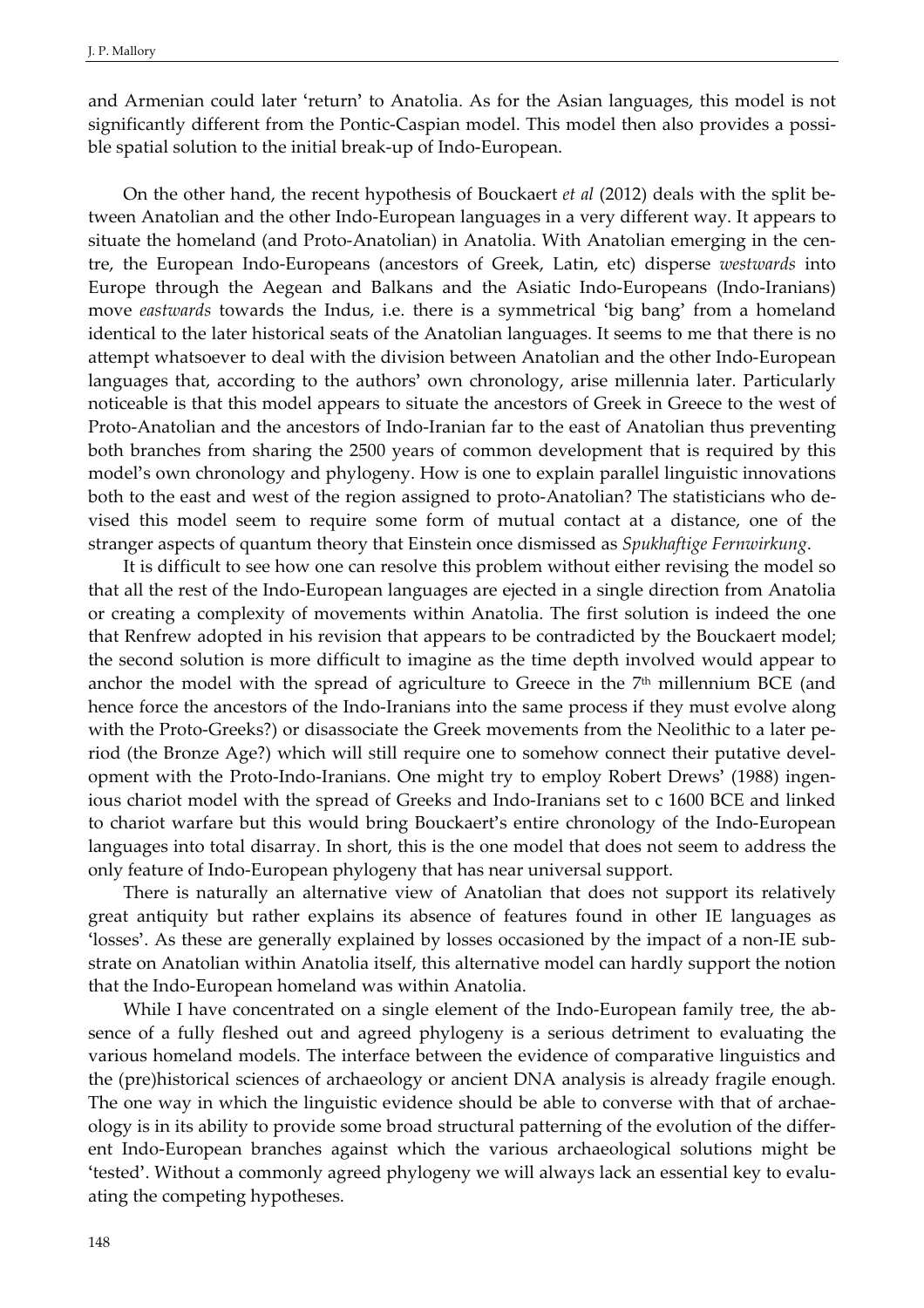### Cloud 2: Agriculture

The second cloud involves lexical-cultural data that can be ground-proofed with the evidence of archaeology. All models cited above acknowledge that the Proto-Indo-Europeans possessed an economy based on domesticated livestock and domestic cereals. Earlier models such as those developed in detail by Wilhelm Brandenstein (1936) that suggested a marked dichotomy between arable Europeans and pastoral Indo-Iranians (or Tokharians) cannot really be sustained (Mallory 1997b) and despite a considerable number of differences there is still a substantial amount of shared agricultural vocabulary between European and Asian languages (Table 1 and 2). While the lists of cognates can certainly be criticized in certain specifics and they may well be an over-optimistic summary, I fear that there would still be a sufficient assemblage of words to indicate that both Europeans and Asiatic Indo-Europeans shared inherited words for both livestock and arable agriculture (if someone can prove they did not, this would make things easier for many of the homeland models). Thus, any solution to the homeland problem must be able to explain how we can recover cognate terms associated with farming from Ireland to India. We can again see how each model deals with this requirement.

Table 1: Words for domestic fauna found in at least one European and one Asiatic (Indo-Iranian, Tokharian) language.

| $*_g$ <sup>w</sup> óu- 'cow' | $*h_2$ ówis 'sheep'             | * $bhu\hat{g}o$ - 'he-goat'    |
|------------------------------|---------------------------------|--------------------------------|
| * $(h_1)e\hat{g}^h$ - 'cow'  | $*$ wóh <sub>1</sub> én- 'lamb' | * $h_a e \hat{g}$ ó- 'he-goat' |
| *wokeh <sub>a</sub> - 'cow'  | *moisó- 'sheep, fleece'         | $*_{\text{SUS}}$ 'pig'         |
| $*$ uk(‴)sen- ' $\alpha x$ ' | <i>*aiĝ</i> - 'goat'            | <i>*pórko-</i> 'piglet'        |

Table 2: Words associated with agriculture found in at least one European and one Asiatic language.<sup>1</sup>

| *ses(i) $\acute{o}s$ ' $\pm$ grain'                   | * $mei\hat{g}^h$ - ' $\pm$ grain'               | $*$ seh <sub>1</sub> - 'sow'                    |
|-------------------------------------------------------|-------------------------------------------------|-------------------------------------------------|
| * <i>véwos</i> '± grain, ?barley,                     | *h <sub>2</sub> ekstí- 'awn'                    | <i>*wers-</i> 'thresh'                          |
| ?wheat'                                               | *h <sub>2</sub> éreh <sub>2</sub> - 'weed/rye'  | *pelo/eh2- 'chaff'                              |
| * $\hat{g}rh_{a}n\acute{o}m$ '± grain'                | *ālu- 'esculent root'                           | *melh <sub>2</sub> - 'grind'                    |
| * $\hat{g}^h$ resd <sup>h</sup> i- '± grain, ?barley' | <i>*keres-</i> 'millet'                         | <i>*peis-</i> 'grind'                           |
| * $bhars \pm \text{grain}, ?\text{barley'}$           | <i>*pano-</i> 'millet'                          | $*$ <i>h</i> <sub>2</sub> el-'grind'            |
| * $d^h$ oh <sub>x</sub> néh <sub>2</sub> - '± grain'  | <i>*kāpos</i> 'field'                           | *srpo/eh2- 'sickle'                             |
| * $drh_xweh_2$ - ' $\pm$ grain'                       | *h <sub>2</sub> érh <sub>3</sub> ye/o- 'plough' | <i>*g<sup>w</sup>réh<sub>a</sub>won 'quern'</i> |
| * $h_2ed$ - ' $\pm$ grain'                            | $*_g^hel$ -'plough',                            |                                                 |
| * $h_2elb^h$ it- '± grain, ?barley'                   | $*h_3$ ekéteh <sub>a</sub> - 'harrow'           |                                                 |

### Anatolian Neolithic

Renfrew's Plan B which involves the spread of agriculture from Anatolia to Europe and then around the Pontic-Caspian to the eastern steppes and south into Iran and India can theoretically explain the distribution of the inherited agricultural lexicon although its transmission from the Balkans to the European steppelands is extremely problematic (Mallory in press:a). If one accepts a transmission to the steppelands, then Renfrew's theory in so far as the Indo-

<sup>&</sup>lt;sup>1</sup> The list of cereals is based on that published in Mallory 1997b and on the unpublished manuscript of Václav Blažek's 'On Indo-European "barley"' which the author generously permitted me to see.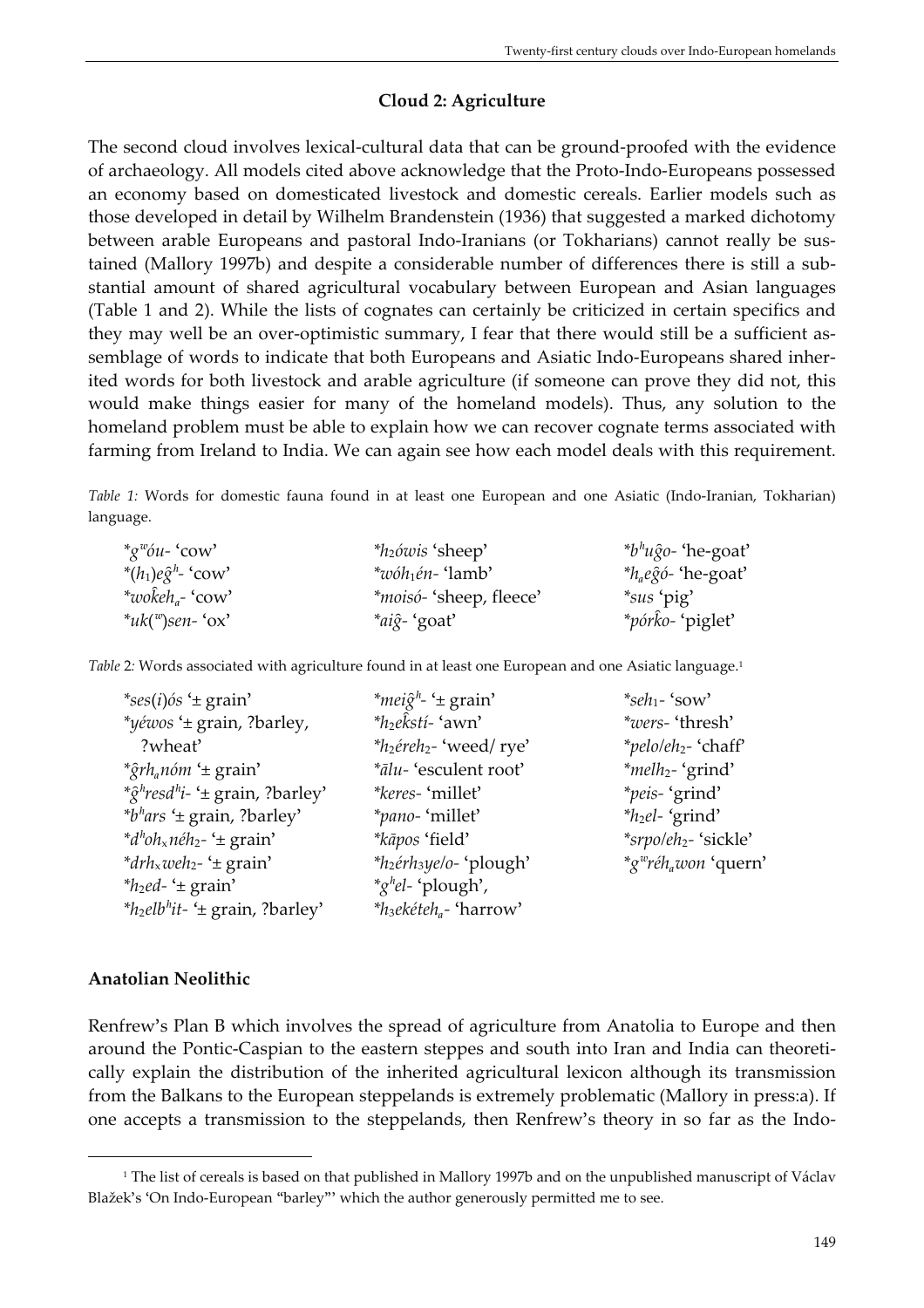Iranians and Tokharians are concerned is essentially the same as that of the Pontic-Caspian model and will share the same deficiencies of the steppe model (see below).

The model of Bouckaert *et al* (2012), if we ignore for the moment the problem of the phylogeny of Indo-European, appears at first glance to be the simplest way to explain spatially why Indo-Iranians shared the same names for livestock and arable agriculture as Europeans, i.e., arable agriculture was carried both east and west from a single Anatolian centre. It is when we look deeper that problems begin to arise. If the time depth of their solution is accepted, then we can presume that the first expansion of the Indo-European languages was associated with the initial spread of agriculture. The likely primary source for this would be eastern Anatolia/north Syria from which it probably expanded westwards across Anatolia (Mallory 2009). The problem with respect to the agrarian vocabulary arises when one considers its eastern expansion as, according to the authors of this model, the later dates for the emergence of the various sub-branches, including Indo-Iranian, occurs so much later that it is "unlikely that agriculture serves as the sole driver of language expansion". Even if one did not accept the chronology of their model, one could argue on other grounds that the eastern expansion of Indo-European from Anatolia should be set later than the initial spread of agriculture. If, for example, the Indo-Iranians were to be associated with the earliest appearance of agriculture in their respective territories, then one might expect Iranian to derive from either a source in the Zagros or south-Central Asia (Jeitun?) while the early Neolithic site of Mehrgarh in Baluchistan is certainly more proximate to the Indus than any other. It is difficult to imagine that all these Neolithic 'hearths' shared the same language (Eastern Anatolia and Mehrgarh are situated nearly 2500 km apart!). Moreover, as we move south or east from the Anatolian/north Syrian source of agriculture we pass through regions that were, at least in historical times, occupied by speakers of Hurrian, Semitic, Sumerian and Elamite, all non-Indo-European languages. It seems very plausible that the entire region between eastern Anatolia and the Indus was occupied by non-Indo-European language families during the earlier Neolithic. Therefore, at least two of the sources of agriculture could be independent of one another linguistically thus rendering it nearly impossible to see how the eastern source could have spoken the same language as those stemming from Anatolia. And if the Indo-Aryans took their vocabulary from the region of their occupation and the Iranians did the same, then how could both have shared a common line of development as Indo-Iranian languages? In sum, even with an Anatolian origin we would be left with a model that requires that the Iranians, Indo-Aryans or all the Indo-Iranians to be explained by some form of major language shift. This is indeed the problem for both the Near Eastern and the Pontic-Caspian models and, following the logic of this analysis, the Bouckaert model appears to be in the same boat. All of these models apparently require the Indo-European languages (including their attendant agricultural vocabulary) to be superimposed/adopted by at least several major complex societies of Central Asia and the Indus. If one accepts this conclusion then a significant portion of the Indo-European world cannot be explained by agricultural expansions, even among those who support an early Neolithic homeland in Anatolia. And if one is forced to accept language shift over a series of complex societies in Asia, how can one argue that only the spread of agriculture could explain language shift among less complex societies in Europe? In any event, all three models require some form of major language shift despite there being no credible archaeological evidence to demonstrate, through elite dominance or any other mechanism, the type of language shift required to explain, for example, the arrival and dominance of the Indo-Aryans in India.

It might be noted that while the Bouckaert model does not appear to be able to associate Indo-Iranian expansions with the initial spread of agriculture into southern Asia, such a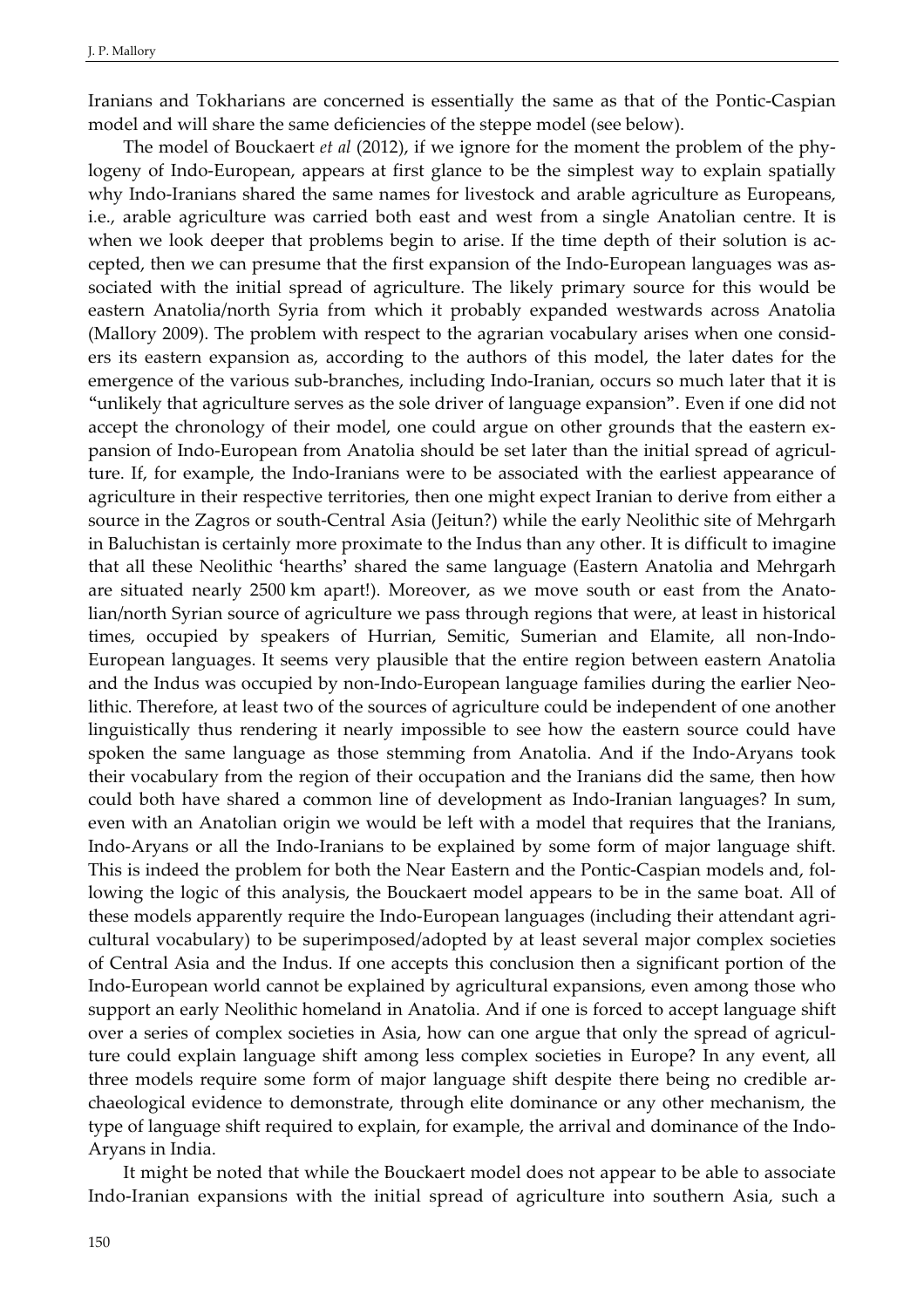model does at least provide an uncontested line of a cultures practicing arable agriculture from the homeland to Iran and the Indus. The Near Eastern model, of course, can also claim the same for connecting the homeland with Iran and the Indus although it is encumbered by a logistically very difficult explanation of the languages of most of Europe (see below). But all theories must still explain why relatively advanced agrarian societies in greater Iran and India abandoned their own languages for those of later Neolithic or Bronze Age Indo-Iranian intruders.

## Near Eastern and Pontic-Caspian models (including Renfrew's Plan B)

The critical issue for these models is that while any and all of them could explain the distribution of domestic animal names, there are serious problems involved with the spread of arable agriculture. As Anthony remarks in this symposium, there is really no serious evidence for arable agriculture (domestic cereals) east of the Dnieper until after c 2000 BCE (see also Ryabogina & Ivanov 2011; Mallory, in press:a). This means that there is also no evidence for domestic cereals in the Asiatic steppe until the Late Bronze Age (Andronovo etc). From the perspective of the Pontic-Caspian model, the ancestors of the Indo-Iranians and Tokharians should not cross the Ural before c 2000 BCE at the very earliest. Hypotheses linking the Tokharians to earlier eastward steppe expansions associated with the Afanasievo or Okunevo cultures of the Yenisei or Altai (Mallory and Mair 2000) become very difficult if not impossible to sustain (as long as there is no evidence of arable agriculture in these cultures) as Tokharian retains elements of the Indo-European agricultural vocabulary. Of course, it should be emphasized that sites of the Afanasievo and Okunevo cultures are overwhelmingly burials that hardly provide the context in which one expects to recover the remains of domestic cereals; moreover, there is no evidence that any of these sites have been excavated in such a way that the recovery of seeds is likely. On the other hand, domestic cereals have been recovered from the site of Begash in the Jungghar mountains at dates of  $c$  2300 BCE (Frachetti 2012) although this site is not connected (so far as we know) with the steppe trajectory of sites (Afanasievo, Okunevo).

If this were not bad enough, it is also difficult to map the agricultural vocabulary across a Pontic-Caspian homeland within Europe itself. Main elements of the scheme suggested by Nikolai Merpert in 1977 still appear to be valid in current models of the evolution of steppe cultures involving an east (Volga-Ural) to west (Dnieper) cultural trajectory but if there was little or no agriculture east of the Dnieper, then how can we describe the eastern archaeological cultures of the Don (Repin), Volga (Khvalynsk) or the entire Don-Ural region (Yamnaya) as Indo-European if they lacked arable agriculture? That the steppe populations exploited wild plants such as Chenopodium and Amaranthus is well known and while this might explain the ambivalence of some of the cereal names to reflect a specific cereal type (rather than just 'grain') we would still need to explain why the semantic variance among cognate words is largely confined to 'wheat', 'barley' and 'millet' as if at least one of these was the original referent (and not some wild grain). All of the above problems would also be inherent in Renfrew's revised version of the Anatolian homeland model that requires the eastern Indo-Europeans (Indo-Iranians, Tokharians) to pass through the Pontic-Caspian steppe.

Conversely, the Near Eastern model, that requires the ancestors of the 'ancient European' languages to wander through Central Asia, cannot place the 'Europeans' north of south Central Asia before  $c$  2000 BCE at the earliest. This is going to render the Indo-Europeanization of most of Europe a far more recent phenomenon than most would expect or accept. It would detach the Indo-Europeanization of central and northern Europe from such cultures as the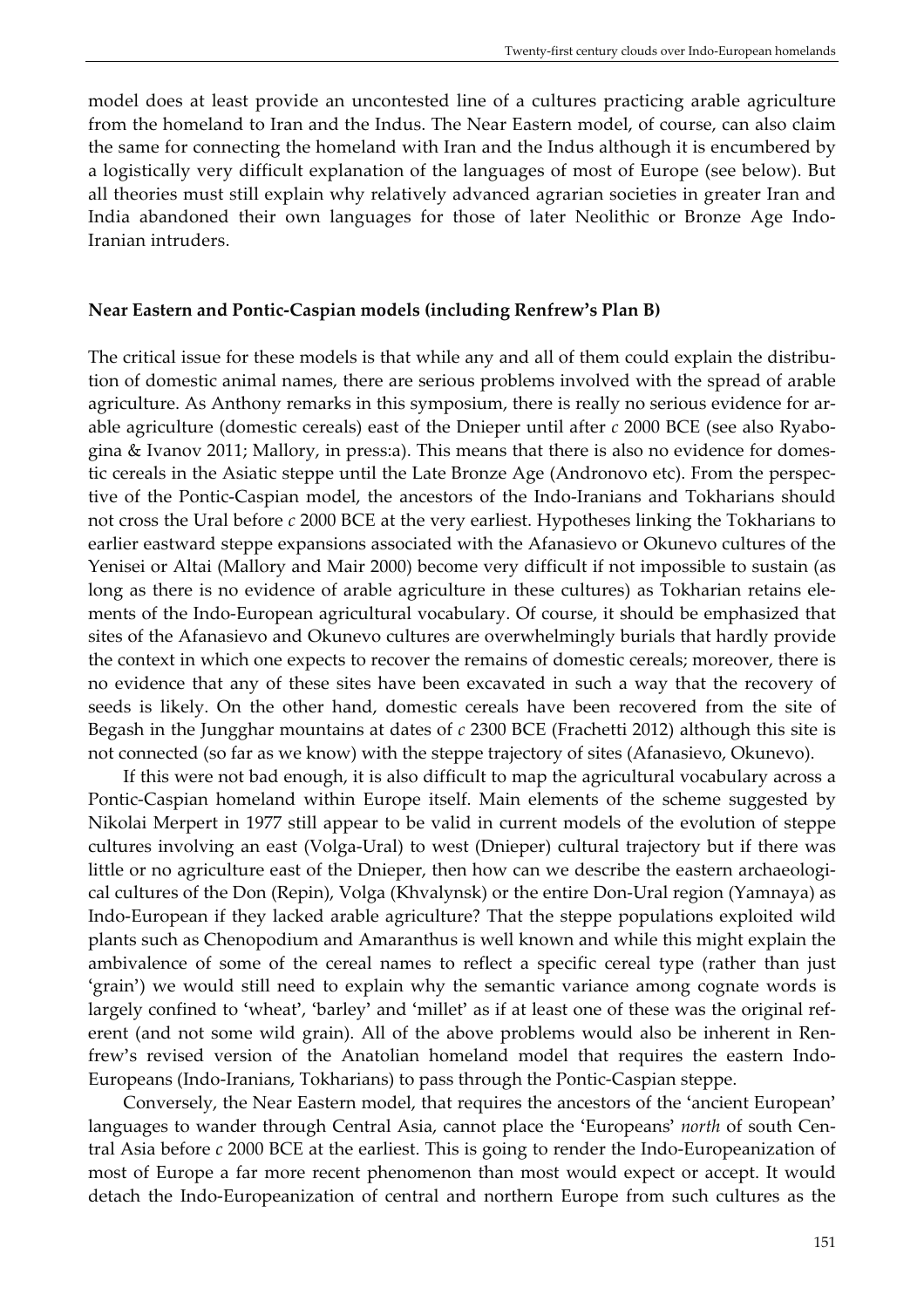Corded Ware horizon that in almost every way imaginable would appear to be archaeologically, spatially and culturally a part of the Indo-European world. More importantly, it creates a 'bottle-neck' for the Northwest (?) Indo-European languages dated to about 1500 BCE where they all should have passed from east to west across the Pontic-Caspian and on into Europe. To propose a common secondary home and time depth for Balto-Slavic, Germanic, Celtic and Italic so late leaves hardly any time at all to explain the phylogeny of the European languages and how they arrived in their historical seats. If supporters of this model sought an escape route from the situation they seem to have created for themselves, one might possibly propose the route north through the Caucasus to explain not only Iranians (at Sintashta in Grigoriev's account) but the rest of the Europeans. However, this is hardly without problems as well as one must also explain how the ancestors of most of the European languages managed to pass through the Caucasus without leaving a trail of European languages.

If there are any lessons to be learned, it is that every model of Indo-European origins can be found to reveal serious deficiencies as we increase our scrutiny. One is reminded of Daniel Kahneman's observation:

"It is the consistency of the information that matters for a good story, not its completeness. Indeed, you will often find that knowing little makes it easier to fit everything you know into a coherent pattern" (Kahneman 2011, 87).

The problem here, of course, is that over time we have come to know more and more and that our earlier, simpler and more alluring narratives of Indo-European origins and dispersals are all falling victim to our increasing knowledge. We have obviously moved on from the time when Nikolai Merpert first published his analyses of the role of the steppelands within the context of the Indo-European homeland but it is evident that we still have a very long way to go.

#### Literature

- BOUCKAERT, R., P. LEMEY, M. DUNN, S. J. GREENHILL, A. V. ALEKSEYENKO, A. J. DRUMMOND, R. D. GRAY, M. A. SUCHARD & Q. D. ATKINSON. 2012. Mapping the origins and expansion of the Indo-European languages. Science 337: 957–960.
- BRANDENSTEIN, W. 1936. Die Lebensformen der 'Indogermanen'. KOPPERS, W. (ed.). Die Indogermanen- und Germanenfrage: neue Wege zu ihrer Lösung. Salzburg and Leipzig. Pp. 31–277.
- DREWS, R. 1988. The Coming of the Greeks. Princteon: Princteon University Press.

FORTSOM, B. 2004. Indo-European Language and Culture. Oxford: Blackwell.

FRACHETTI, M. 2012. Multiregional emergence of mobile pastoralism and nonuniform institutional complexity across Eurasia. Current Anthropology 53: 1–38.

GAMKRELIDZE, TOMAS & V. IVANOV. 1984. Indoevropeyskiy Yazyk I Indoevropeytsy. Tbilisi: Izdatel'stvo Tbilisskogo Universiteta.

- GIMBUTAS, M. 1991. Civilization of the Goddess. San Francisco: Harper Collins.
- GRIGORIEV, S. 1999. Drevnie Indoevropeytsy. Opyt istoricheskoy rekonstruktsii. Chelyabinsk.
- GRIGORIEV, S. 2002. Ancient Indo-Europeans. Chelyabinsk: Rifei.
- KAHNEMAN, D. 2011. Thinking, Fast and Slow. London: Penguin.
- MALLORY, J. P. 1989. In Search of the Indo-Europeans. London: Thames and Hudson.

MALLORY, J. P. 1997a. The homelands of the Indo-Europeans. In: BLENCH, R. & M. SPRIGGS (eds.). Archaeology and Language 1. London and New York: Routledge. Pp. 93–121.

MALLORY, J. P. 1997b Aspects of Indo-European agriculture. In: DISTERHEFT, D., M. HULD & J. GREPPIN (eds.). Studies in Honor of Jaan Puhvel. Part 1: Ancient Languages and Philology. Washington, D.C.: Institute for the Study of Man. Pp. 1–240.

ANTHONY, D. 2007. The Horse, the Wheel and Language. Princeton and Oxford: Princeton University Press.